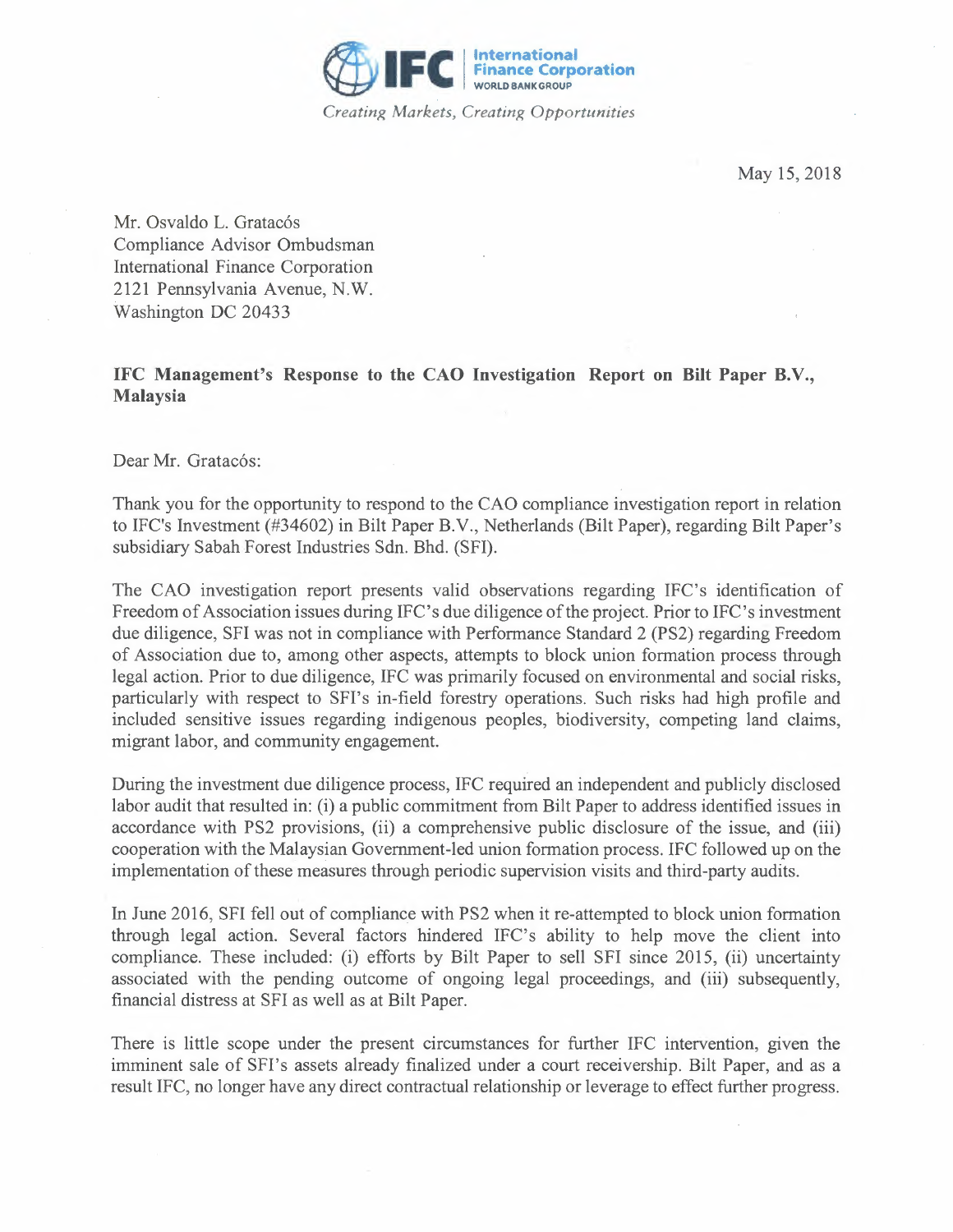Notwithstanding, IFC will engage with the new owner to explain IFC's environmental and social due diligence findings and, to the extent still relevant, mitigation measures associated with achieving PS2 compliance. This may serve to assist the new owner in pursuing further actions to regain Forest Stewardship Council certification, should they be interested in doing so. Also, it has recently been reported in the press that SFI employees, currently under a temporary layoff since early last year, will retain their jobs.

Labor matters, including Freedom of Association, need to be represented and disclosed as material risks in the same way as other challenging environmental and social risks related to critical habitat, indigenous peoples, free and prior informed consultation, community engagement, broad community support, and others. Moving forward, IFC will more prominently identify Freedom of Association risks in its Board reports.

Sincerely,

Ethiopis Tafara Vice President and General Counsel

Stephanie von Friedeburg Vice President and Chief Operating Officer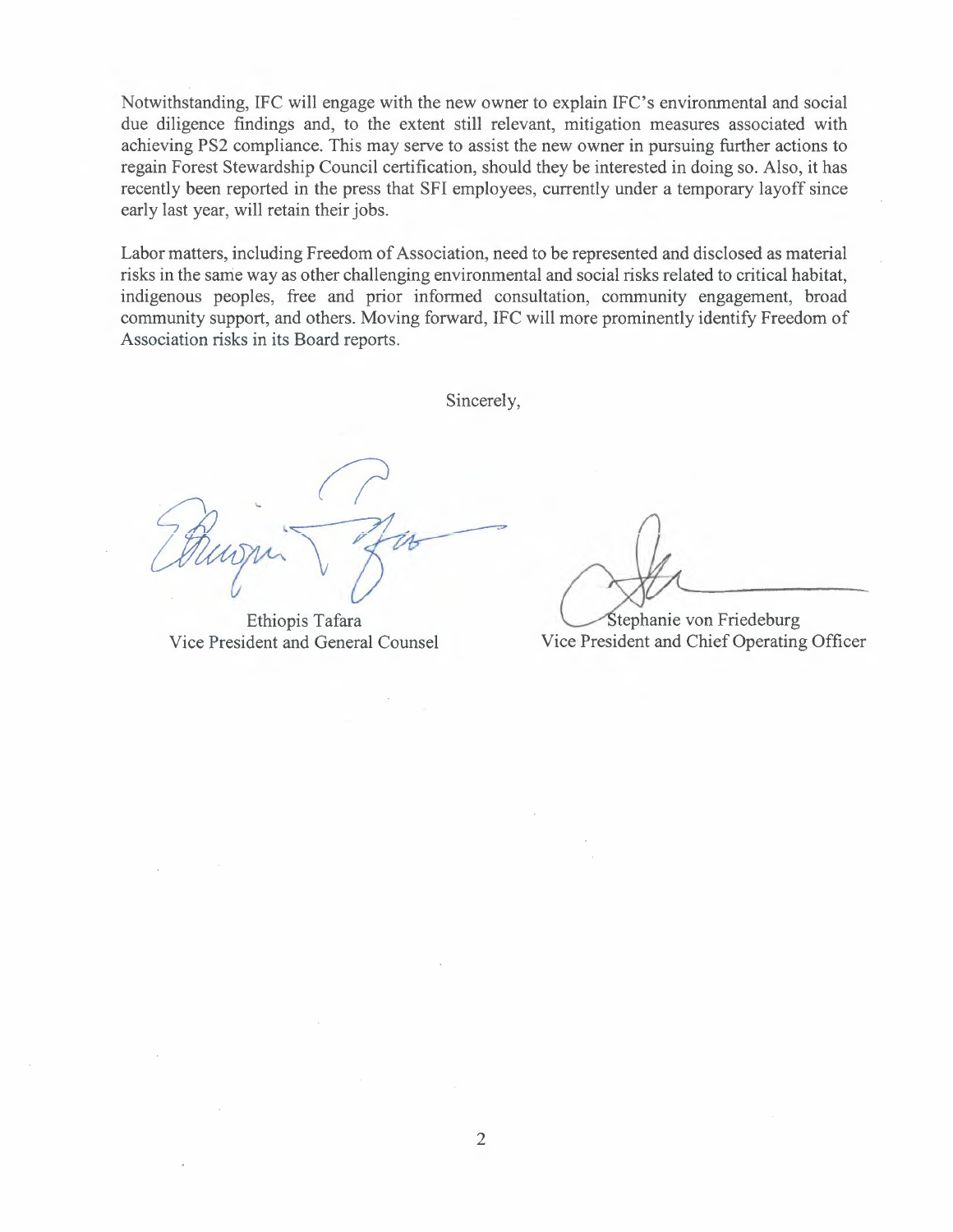|  | Annex: IFC Tabulated Management Response: Bilt Paper B.V. |  |  |
|--|-----------------------------------------------------------|--|--|
|  |                                                           |  |  |

 $\alpha$ 

|                | <b>CAO</b> Finding                                                                                                                                                                                                                                                      | <b>IFC's Response</b>                                                                                                                                                                                                                                                                                                                                                                                                                                                                                                                     | <b>Actions Taken or Proposed</b>                                                                                                                                         |
|----------------|-------------------------------------------------------------------------------------------------------------------------------------------------------------------------------------------------------------------------------------------------------------------------|-------------------------------------------------------------------------------------------------------------------------------------------------------------------------------------------------------------------------------------------------------------------------------------------------------------------------------------------------------------------------------------------------------------------------------------------------------------------------------------------------------------------------------------------|--------------------------------------------------------------------------------------------------------------------------------------------------------------------------|
|                | <b>IFC Appraisal</b>                                                                                                                                                                                                                                                    |                                                                                                                                                                                                                                                                                                                                                                                                                                                                                                                                           |                                                                                                                                                                          |
| $\mathbf{1}$   | Given a range of significant<br>potential E&S risks and impacts<br>IFC appropriately categorized the<br>project "A" and disclosed a labor<br>audit commissioned by the client.                                                                                          | Agree.                                                                                                                                                                                                                                                                                                                                                                                                                                                                                                                                    | N/A                                                                                                                                                                      |
| $\overline{2}$ | Neither the labor audit nor IFC's<br>review of the project considered<br>PS2 compliance issues related to<br>the client's known opposition to<br>the formation of an externally<br>affiliated union or its promotion<br>of an in-house joint consultative<br>committee. | Disagree. IFC identified this issue as part of its due<br>diligence and the issue was analyzed in detail in the<br>Third-Party Labor audit, which was disclosed together<br>with IFC ESRS (please see document at<br>https://disclosures.ifc.org/#/projectDetail/ESRS/34602).<br>Based on the findings, IFC required SFI to cooperate in<br>the government led union formation process. This is<br>consistent with IFC policies that are deliberately<br>designed to allow progressive realization of<br>Performance Standard objectives. | N/A                                                                                                                                                                      |
| $\overline{3}$ | IFC's pre-investment review did<br>not consider labor and freedom<br>of association (FoA) related risks<br>that emerged from the country<br>and sector context in which the<br>client was operating.                                                                    | Disagree. The FoA related risks in this project were not<br>related to the context and primarily a result of client's<br>actions prior to IFC's involvement. Hence, a contextual<br>risk assessment was not considered relevant in this<br>situation.                                                                                                                                                                                                                                                                                     | Since this transaction, IFC has<br>enhanced and formalized its<br>approach to assessing<br>contextual risk analysis in its<br>environmental and social due<br>diligence. |
| $\overline{4}$ | A commitment not to oppose<br>union formation was captured as<br>a mitigation measure and<br>incorporated into the client's<br><b>Environmental and Social Action</b><br>Plan (ESAP), however, details of<br>what this meant were not agreed.                           | Disagree. Since a government led union formation<br>process was already underway, non-opposition meant<br>cooperation in that government led process to its<br>culmination, which was agreed as the way forward.                                                                                                                                                                                                                                                                                                                          | N/A                                                                                                                                                                      |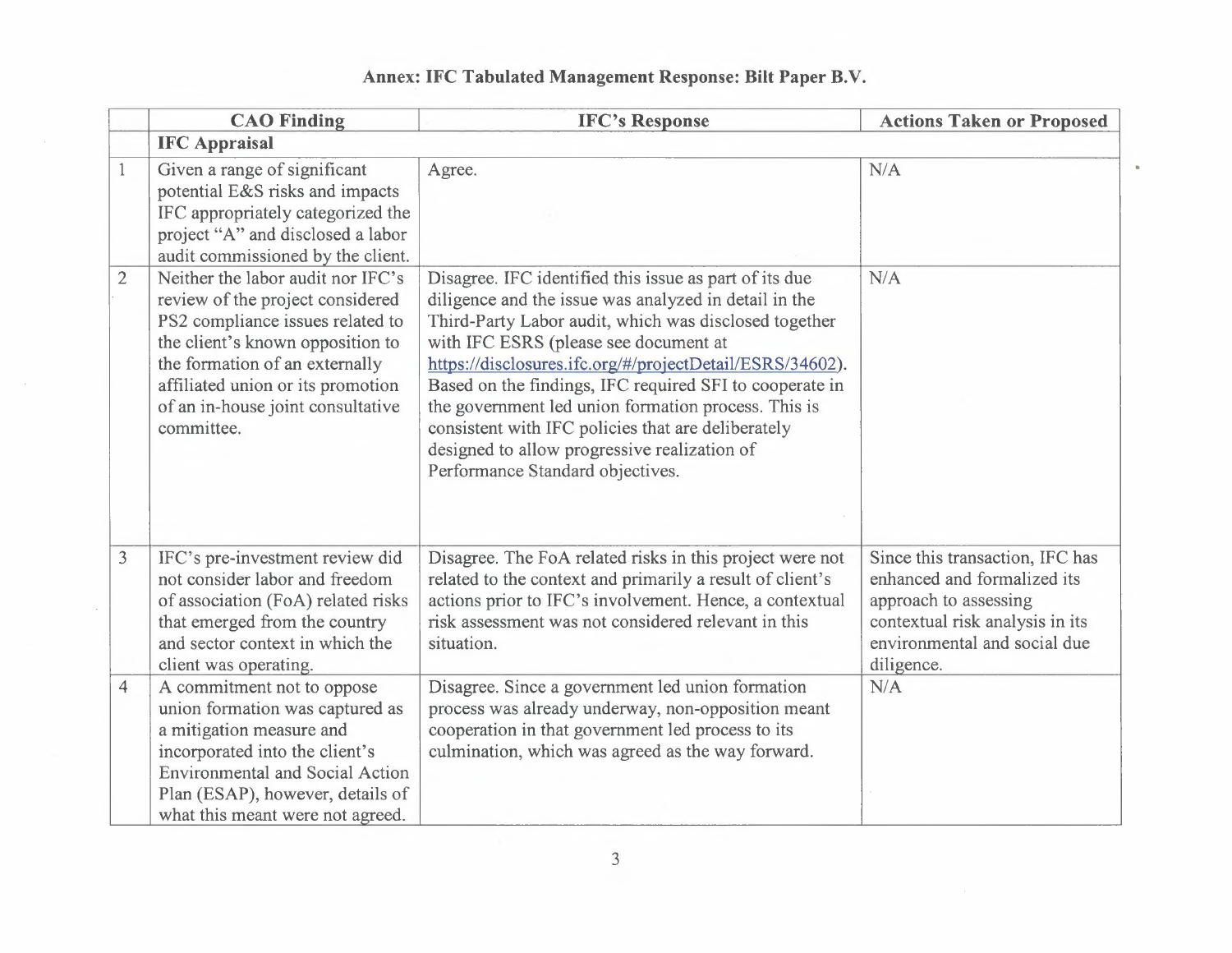| 5              | Considering contextual risk<br>factors and the fact that the<br>company was involved in a long<br>running dispute over union<br>formation, IFC's pre-investment<br>review and proposed mitigation<br>measures were insufficient to<br>provide assurance of PS2<br>compliance.                                                  | Disagree. IFC was deliberately not prescriptive as there<br>was a well-defined government led process underway<br>and IFC wanted the client to cooperate in this process<br>which would, if fulfilled, culminate in the formation of<br>a workers' union. IFC relied on this approach because<br>of the client's explicit commitment as well as IFC's<br>positive history on labor issues with Ballarpur Industries<br>Limited (BILT), the Indian parent of Bilt Paper and IFC<br>equity investee, where union representation of its<br>workforce was well established. | N/A                                                                                                                                                                                                                                                                                                                                               |  |
|----------------|--------------------------------------------------------------------------------------------------------------------------------------------------------------------------------------------------------------------------------------------------------------------------------------------------------------------------------|-------------------------------------------------------------------------------------------------------------------------------------------------------------------------------------------------------------------------------------------------------------------------------------------------------------------------------------------------------------------------------------------------------------------------------------------------------------------------------------------------------------------------------------------------------------------------|---------------------------------------------------------------------------------------------------------------------------------------------------------------------------------------------------------------------------------------------------------------------------------------------------------------------------------------------------|--|
|                |                                                                                                                                                                                                                                                                                                                                | IFC Disclosure, Commitment and Subscription                                                                                                                                                                                                                                                                                                                                                                                                                                                                                                                             |                                                                                                                                                                                                                                                                                                                                                   |  |
| 6              | IFC's presentation of the project<br>to its board did not include<br>material information which IFC<br>was aware of prior to board<br>approval, particularly<br>information related to the client's<br>long-running dispute over union<br>formation and a complaint from<br>the unions received through<br>IFC's labor portal. | Agree. IFC acknowledges that the Board report did not<br>explicitly refer to SFI's opposition to union formation.<br>However, the publicly disclosed E&S documentation<br>did robustly reveal and address the issue of opposition<br>to union formation.                                                                                                                                                                                                                                                                                                                | IFC acknowledges and<br>recognizes that labor issues, and<br>in particular Freedom of<br>Association issues, can be<br>complex and material risks that<br>can justify emphasis and<br>escalation in management and<br>board approvals. IFC teams<br>now have access to specialist<br>consultant support on labor<br>issues when deemed necessary. |  |
| $\overline{7}$ | Although the labor portal<br>complaint included substantial<br>new information about the<br>adverse risks or impacts<br>described in the ESRS and the<br>mitigation measures described in<br>the ESAP, IFC did not update its<br>disclosures as required.                                                                      | Disagree. Detailed discussion on the FoA issue was<br>included in the third-party labor audit report and this<br>report was disclosed with the ESRS. Further, in<br>accordance with the agreement with IFC, the client was<br>cooperating in the government led union formation<br>process.                                                                                                                                                                                                                                                                             | N/A                                                                                                                                                                                                                                                                                                                                               |  |
| 8              | IFC processed its investment<br>without ensuring that the client<br>was meeting ESAP commitments                                                                                                                                                                                                                               | Disagree. IFC recognized from appraisal onward that<br>the client had a history of opposing formation of a union<br>in SFI. As a condition of its investment, IFC explicitly<br>required SFI to drop its opposition. Further, as agreed                                                                                                                                                                                                                                                                                                                                 | N/A                                                                                                                                                                                                                                                                                                                                               |  |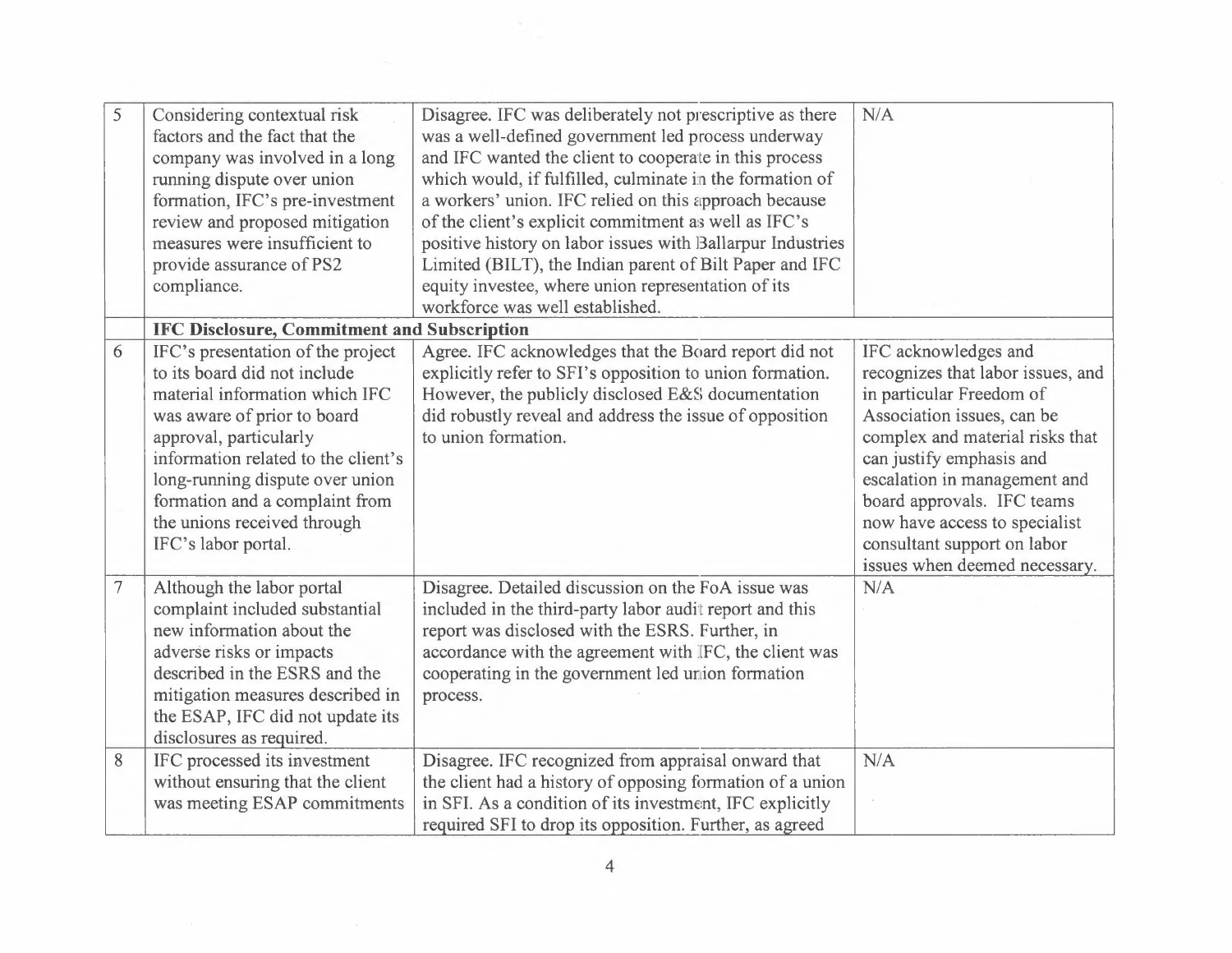|    | not to oppose but rather to<br>facilitate union formation.                                                                                                                                                                | with IFC, SFI was at that the time of IFC investment<br>cooperating in the government led, union formation<br>process, which was IFC's requirement to meet PS2<br>provisions.                                                                                                                                                                                                                                                                                                                                                                                                                                                                                                                                                                                                                                                   |     |
|----|---------------------------------------------------------------------------------------------------------------------------------------------------------------------------------------------------------------------------|---------------------------------------------------------------------------------------------------------------------------------------------------------------------------------------------------------------------------------------------------------------------------------------------------------------------------------------------------------------------------------------------------------------------------------------------------------------------------------------------------------------------------------------------------------------------------------------------------------------------------------------------------------------------------------------------------------------------------------------------------------------------------------------------------------------------------------|-----|
|    | <b>IFC Supervision</b>                                                                                                                                                                                                    |                                                                                                                                                                                                                                                                                                                                                                                                                                                                                                                                                                                                                                                                                                                                                                                                                                 |     |
| 9  | IFC did not adequately supervise<br>the project in relation to the FoA<br>issues raised by the<br>complainants.                                                                                                           | Disagree. Adequacy should be considered in terms of<br>effort/engagement. IFC did repeatedly engage the client<br>(and complainants) in an effort to make progress on the<br>Freedom of Association issue. Through periodic<br>interaction, supervision visits and third-party audits, IFC<br>monitored SFI's level of cooperation in the government-<br>led union formation process. This oversight made clear<br>that certain actions by SFI management such as issuance<br>of an internal circular indicating their preference for an<br>in-house union in November 2014, were contrary to PS2<br>provisions. IFC in all subsequent interactions with SFI<br>and BILT management conveyed to them that this<br>position was a violation of PS2 provisions and that SFI<br>must accept a lawfully formed union of the workers | N/A |
|    |                                                                                                                                                                                                                           | choosing "without any limitations." Unfortunately, up<br>until the time when IFC's leverage weakened because of<br>Bilt Paper's decision to sell SFI and the financial<br>distress faced by SFI and Bilt Paper, this engagement<br>had not resulted in an outcome of PS compliance.                                                                                                                                                                                                                                                                                                                                                                                                                                                                                                                                             |     |
| 10 | During the initial stages of<br>supervision (2014/15) IFC did<br>not conduct the analysis<br>necessary to determine<br>compliance, despite evidence<br>that the client had taken steps to<br>hinder recognition of STIEU. | Disagree. IFC proactively sought to facilitate<br>dialogue—as recommended in the labor audit—between<br>workers, the union and SFI management. IFC also made<br>clear, immediately upon being made aware that SFI<br>management was advocating with its workers for an in-<br>house union, that this was not consistent with PS2 and<br>this was a message reiterated to SFI management as<br>well as BILT management in multiple subsequent<br>meetings, including during IFC site visits to SFI.                                                                                                                                                                                                                                                                                                                              | N/A |

**Contract Contract**